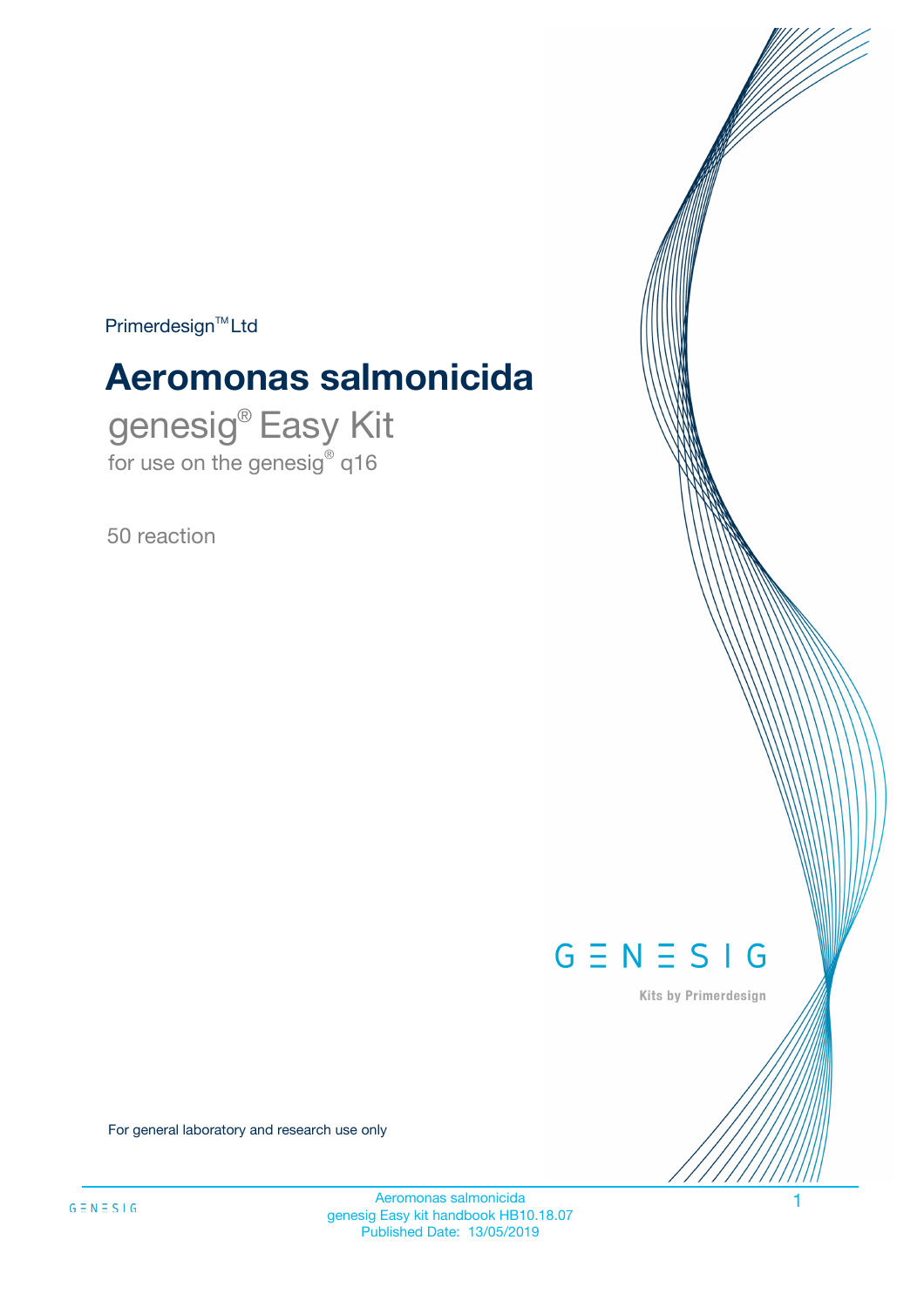# genesig® Easy: at a glance guide

#### **For each DNA test**

| Component                  | <b>Volume</b> | Lab-in-a-box pipette |  |
|----------------------------|---------------|----------------------|--|
| A.salmonicida reaction mix | 10 µl         |                      |  |
| <b>Your DNA sample</b>     | 10 µl         |                      |  |

#### **For each positive control**

| Component                  | Volume          | Lab-in-a-box pipette |  |
|----------------------------|-----------------|----------------------|--|
| A.salmonicida reaction mix | 10 <sub>µ</sub> |                      |  |
| Positive control template  | 10 <sub>µ</sub> |                      |  |

#### **For each negative control**

| Component                  | <b>Volume</b>   | Lab-in-a-box pipette |  |
|----------------------------|-----------------|----------------------|--|
| A.salmonicida reaction mix | 10 <sub>µ</sub> |                      |  |
| <u>Water</u>               | 10 <sub>µ</sub> |                      |  |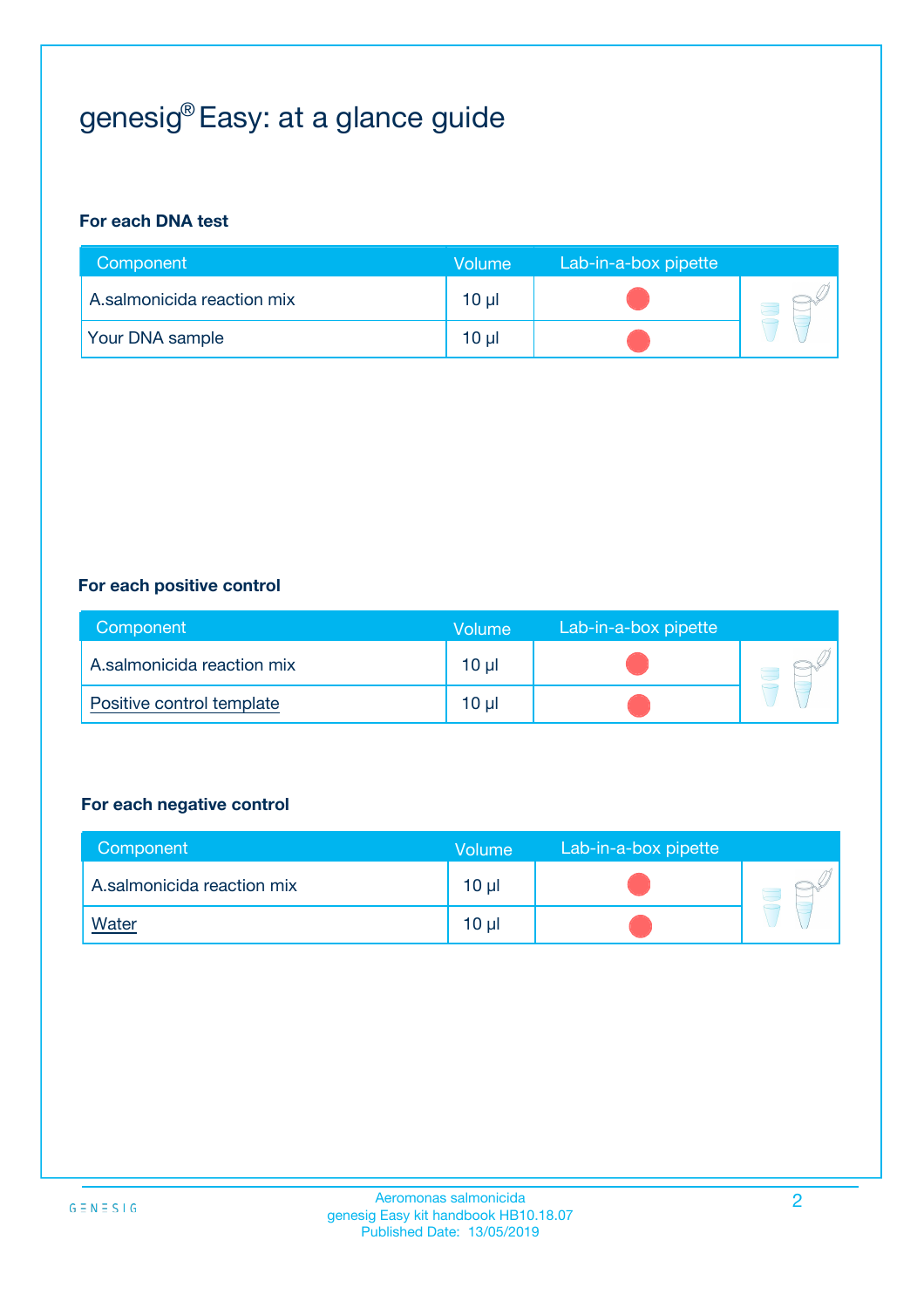## Kit Contents



## Reagents and equipment to be supplied by the user

#### **genesig® q16 instrument**

#### **genesig® Easy Extraction Kit**

This kit is designed to work well with all processes that yield high quality RNA and DNA but the genesig Easy extraction method is recommended for ease of use.

#### **genesig® Lab-In-A-Box**

The genesig Lab-In-A-Box contains all of the pipettes, tips and racks that you will need to use a genesig Easy kit. Alternatively if you already have these components and equipment these can be used instead.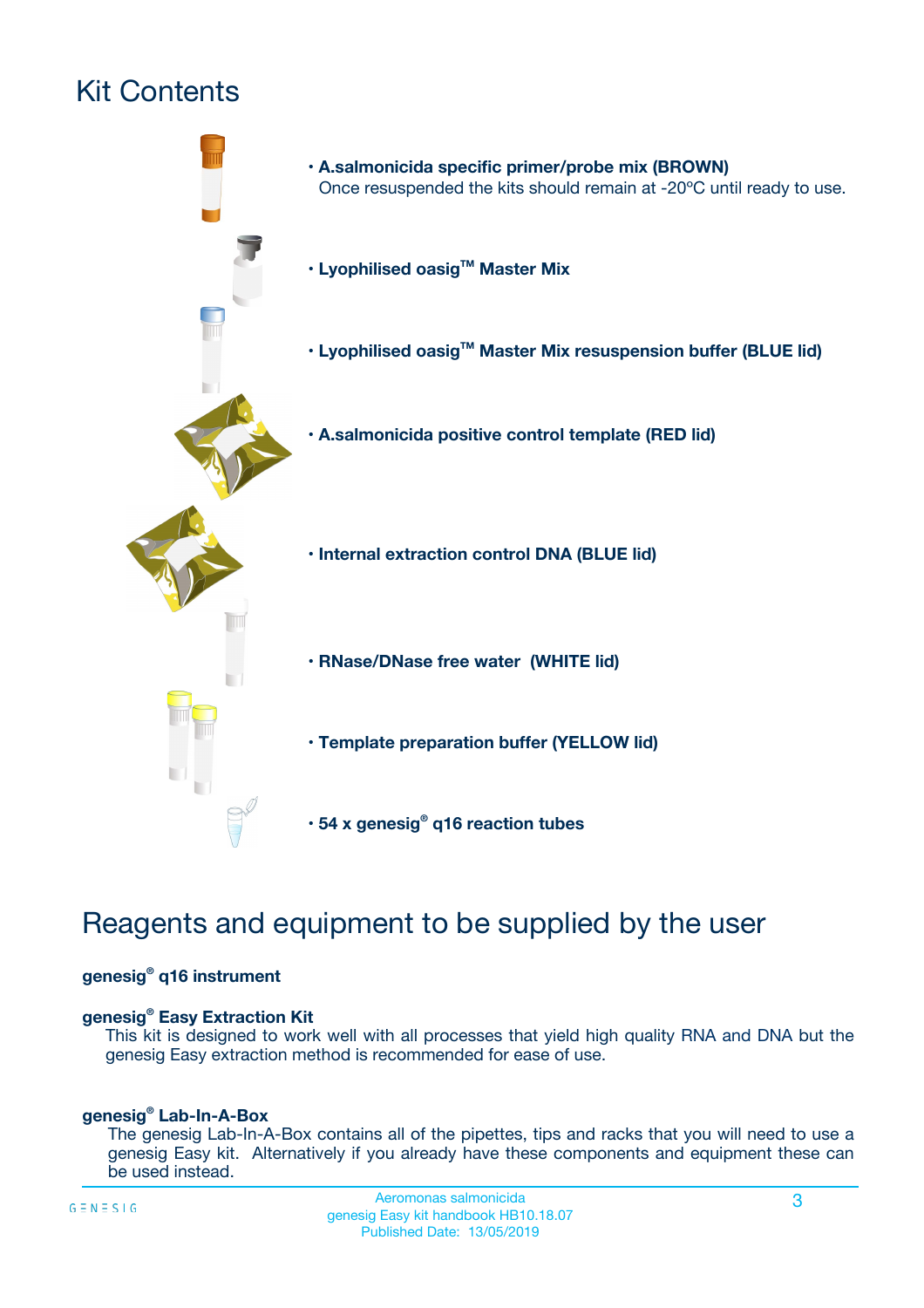## Step-by-step guide

### 1. Create your reaction mix



Use the blue pipette to transfer 500µl**\*** of the oasig Master Mix resuspension buffer into the tube of lyophilised oasig Master Mix and mix well by gently swirling. Then transfer all of that master mix into the brown tube labelled A.salmonicida primers/probe.

**\***Transfering 525µl of the oasig Master Mix resuspension buffer to your oasig Master Mix (instead of the 500µl recommended above) will enable you to take full advantage of the 50 reactions by accounting for volume losses during pipetting. In order to do so with the genesig Easy fixed volume pipettes use 1x blue, 2x red and 1x grey pipettes to make the total volume. Please be assured that this will not adversely affect the efficiency of the test.

Cap and shake tube to mix. A thorough shake is essential to ensure that all components are resuspended. **Failure to mix well can produce poor kit performance.**

Leave to stand for 5 minutes. Now your reaction mix is ready to use.

Store the reaction mix in the freezer from hereon.

#### Top tip

- Ensure that the reaction mix is mixed thoroughly before each use by shaking.
- **•** Once resuspended do not expose genesig Easy kit to temperatures above -20°C for longer than 30 minutes at a time.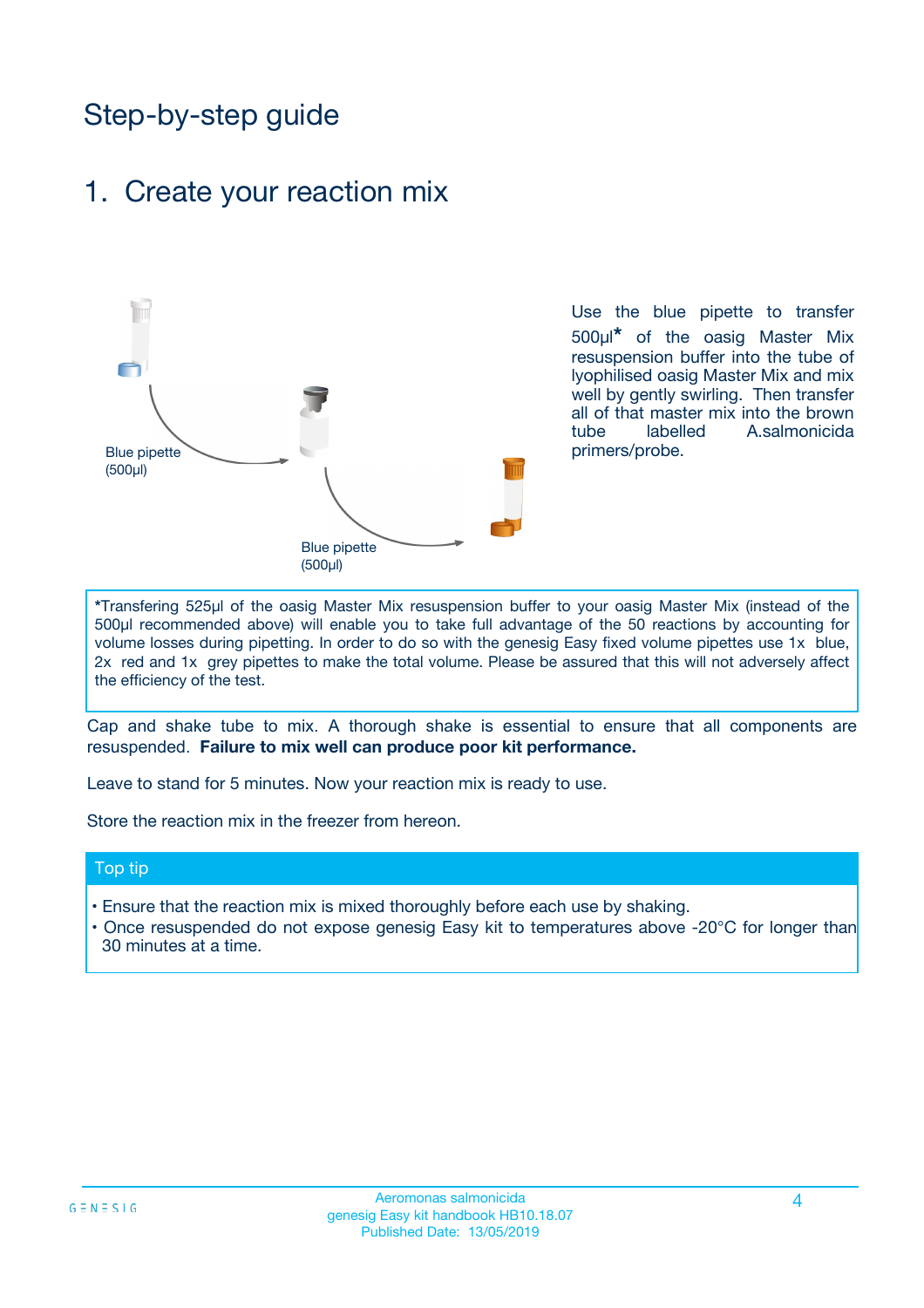## 2. Internal extraction control



Use the blue pipette to transfer 1000µl (2 x 500µl) of template preparation buffer into the Internal Extraction Control DNA tube. Cap and shake tube to mix.

Your kit contains Internal Extraction Control DNA. This is added to your biological sample at the beginning of the DNA extraction process. It is extracted along with the DNA from your target of interest. The q16 will detect the presence of this Internal Extraction Control DNA at the same time as your target. This is the ideal way to show that your DNA extraction process has been **successful.** 

#### **If you are using an alternative extraction kit:**

Use the red pipette to transfer 10µl of Internal Extraction Control DNA to your sample **after** the lysis buffer has been added then follow the rest of the extraction protocol.

#### **If you are using samples that have already been extracted:**

Use the grey pipette to transfer 5µl of Internal Extraction Control DNA to your extracted sample.

### 3. Add reaction mix to all reaction tubes



For every reaction to be run, use the red pipette to add 10µl of your A.salmonicida reaction mix to every tube.

#### Top tip

- Always pipette the reaction mix directly into the bottom of the tube.
- You can label the tube lids to aid your reaction setup but avoid labelling tube sides.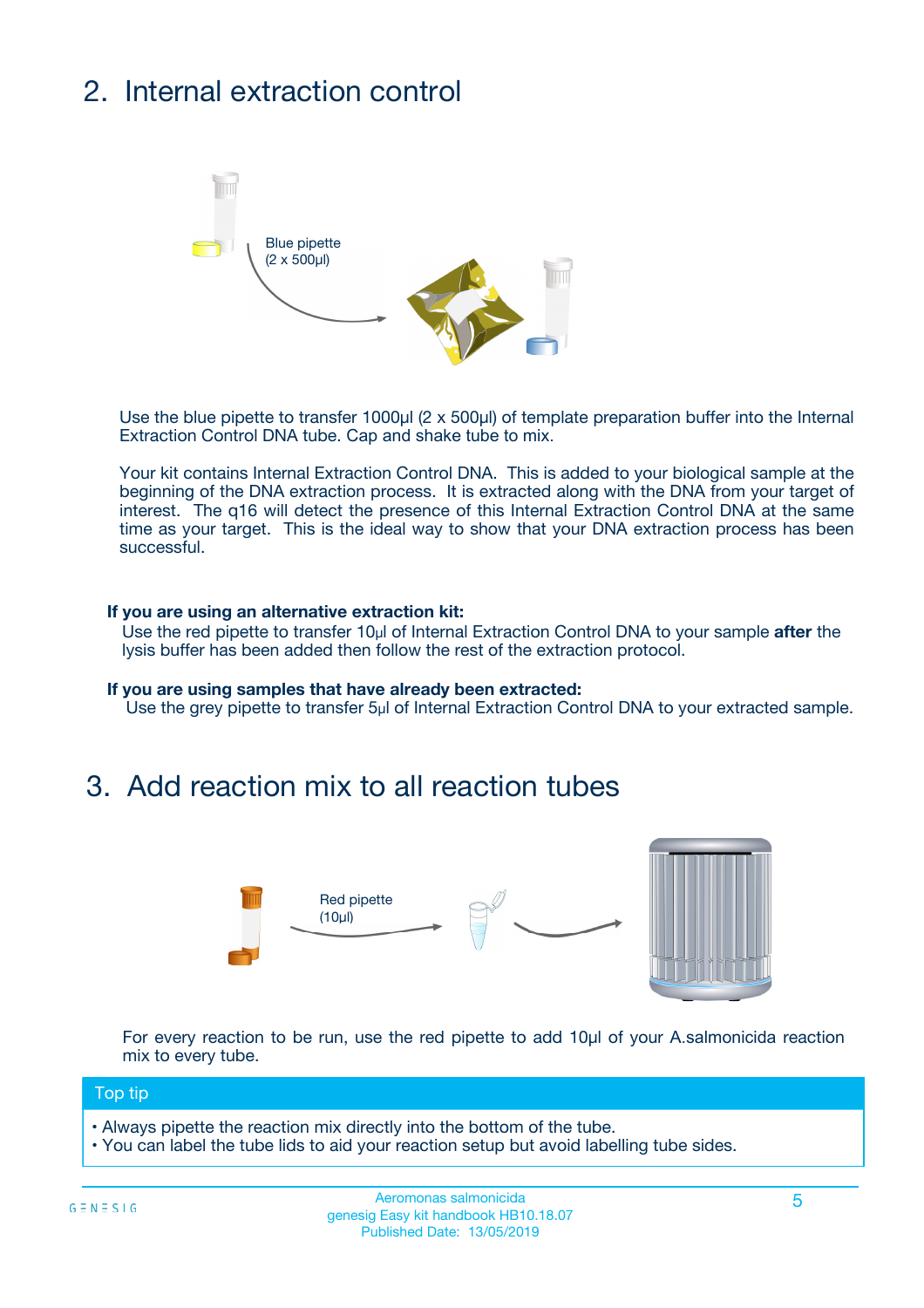### 4. Negative control



For each test you will require a negative control. Instead of DNA, water is used. This sample should typically prove negative thus proving that all of your positive samples really are positive.

To create a negative control reaction simply use the red pipette to add 10µl of the water to the required reaction tubes. Close these tubes after adding the water.

Because some genesig kit targets are common in the environment you may occasionally see a "late" signal in the negative control. The q16 software will take this into account accordingly.

#### Top tip

**•** Always add the water to the side of the tube to reduce the introduction of bubbles.

### 5. Set up a test



For each sample you wish to analyse, use the red pipette to add 10µl of your DNA sample to the required reaction tubes. Close these tubes after adding the sample. Always change pipette tips between samples.

#### Top tip

**•** Always add the DNA sample to the side of the tube to reduce the introduction of bubbles.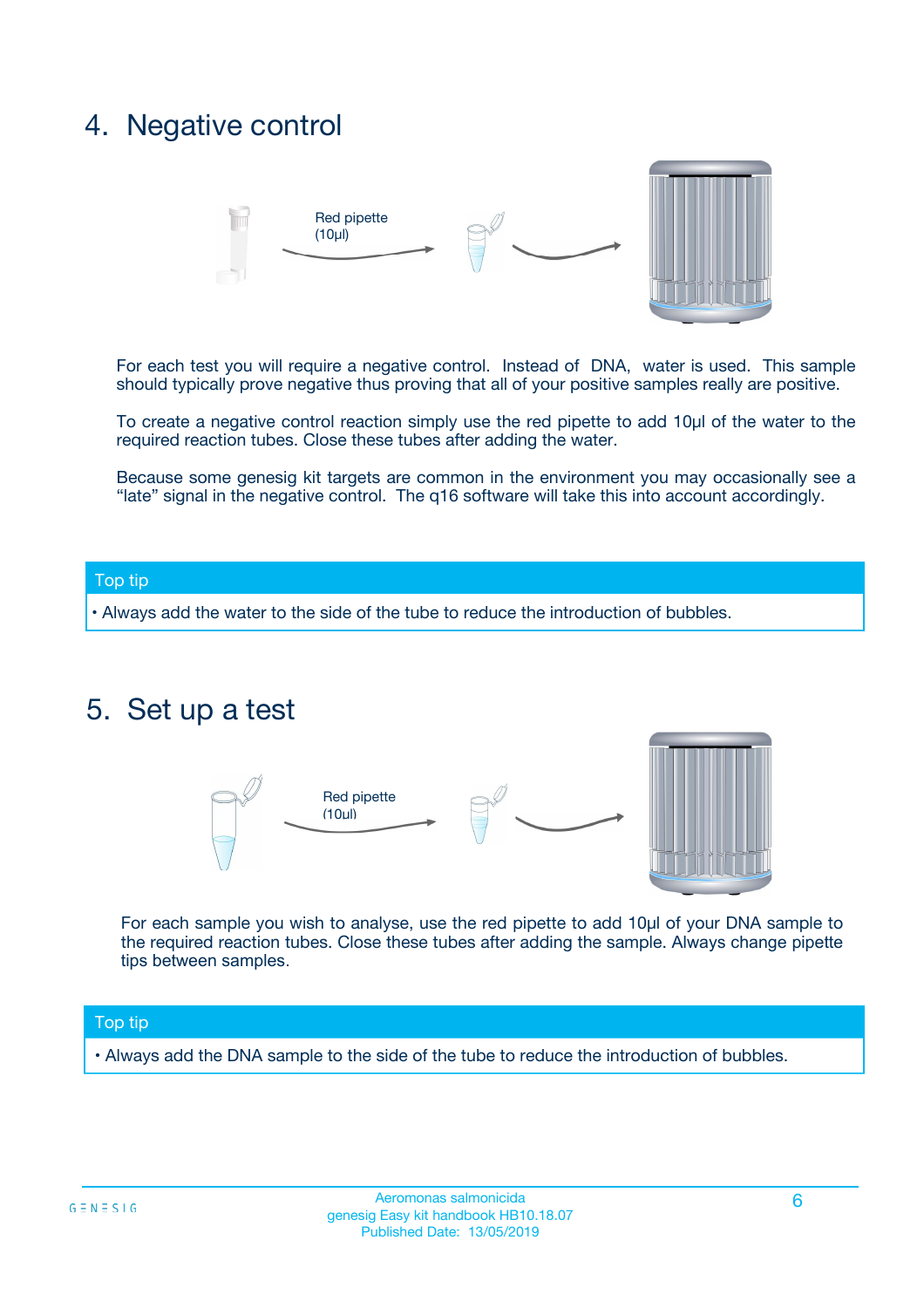### 6. Positive control



Use the blue pipette to transfer 1000µl (2 x 500µl) of template preparation buffer into the positive control template tube. Cap and shake tube to mix.

Each time you run a test you will require a positive control. This is a small portion of DNA from your target of interest. It serves two purposes:

1. It will always test positive so it shows that everything is working as it should be.

2. The q16 software knows how much DNA is present in the positive control. So it can automatically compare your sample of interest with the positive control to calculate the amount of target DNA in your sample.

To create a positive control reaction, simply use 10µl of the positive control instead of your DNA sample.



Take great care when setting up your positive control. The positive control template has the potential to give you a false positive signal in your other samples. Set positive controls up last after all other sample tubes are closed. Always change pipette tips between samples. You may even choose to set up positive controls in a separate room.

#### Top tip

**•** Always add the positive control to the side of the tube to reduce the introduction of bubbles.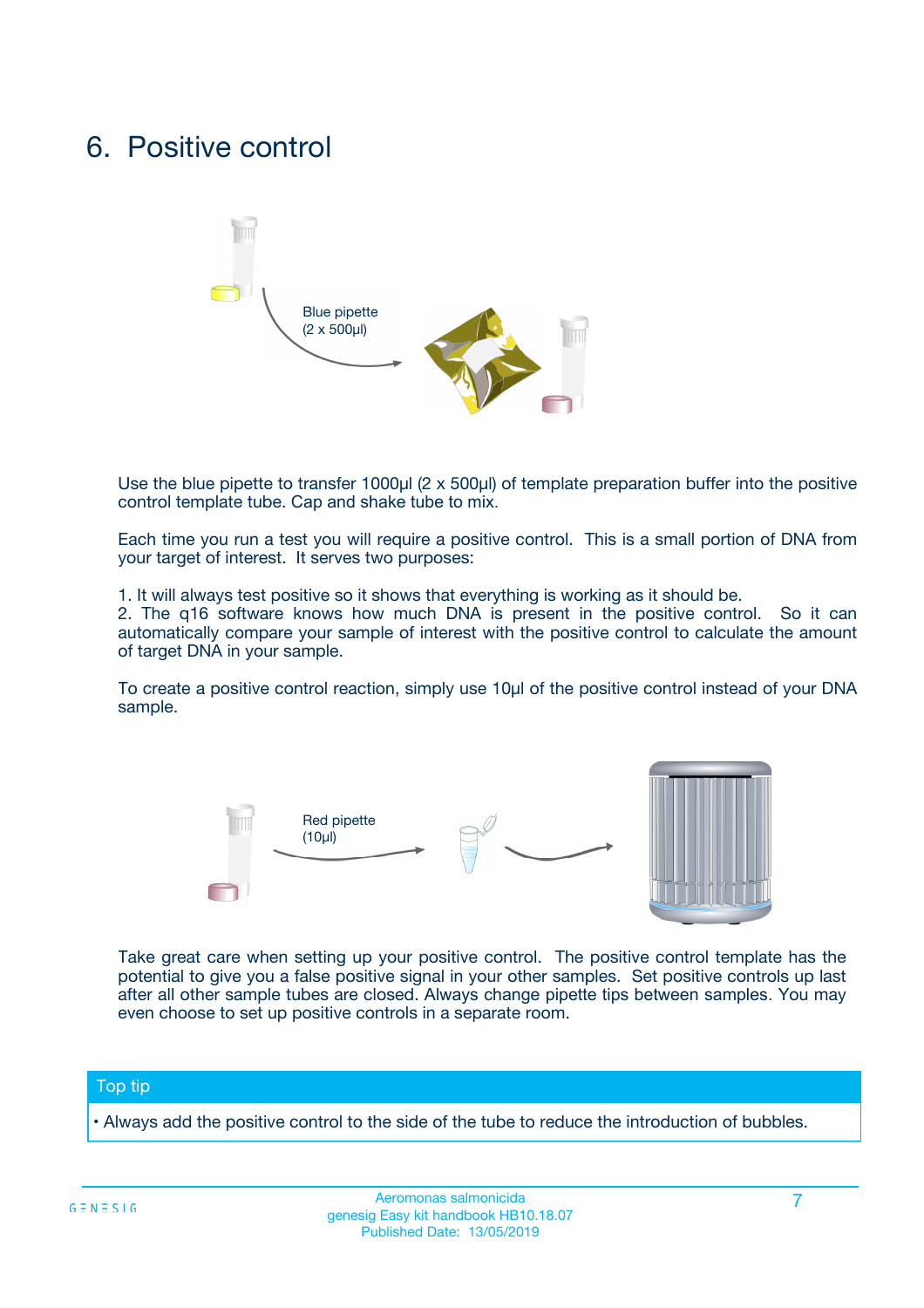## 7. Running the test

Place the tubes into the correct positions in your q16 as defined by the software, this may include positioning of empty tubes to ensure that the q16 lid is balanced. The run can then be started.

| genesig q16 PCR software - 1.2                                               |                                     | $\Box$                                                                                  |
|------------------------------------------------------------------------------|-------------------------------------|-----------------------------------------------------------------------------------------|
| Unsaved (New Experiment 2<br>$\vert \cdot \vert$<br><b>Open Experiments:</b> | <b>D</b> Open<br>Save<br>$\Box$ New | Save As<br><b>C</b> Close<br>$G \equiv N \equiv S \mid G$<br><b>&amp; Configuration</b> |
| Setup<br><b>Results</b><br><b>Stages:</b>                                    |                                     |                                                                                         |
| <b>Notes</b>                                                                 | Samples                             | <b>Tests</b>                                                                            |
| <b>Name and Details</b>                                                      | Color<br>Name                       | Note<br>Color<br>Note<br>Name                                                           |
| New Experiment 2017-10-26 11:06                                              | Sample 1                            | 条<br>علي<br>Test 1                                                                      |
| Kit type: genesig® Easy Target Detection kit                                 | Sample 2                            |                                                                                         |
| Instrument Id.:                                                              | Sample 3                            | $\qquad \qquad \blacksquare$<br>$\qquad \qquad \blacksquare$                            |
| Run Completion Time:                                                         | Sample 4                            |                                                                                         |
| <b>Notes</b>                                                                 | Sample 5<br>A<br>v                  | $\triangle$<br>4<br>$\oplus$<br>₩                                                       |
| <b>Well Contents</b>                                                         |                                     | <b>Run</b>                                                                              |
| Pos.<br>Test                                                                 | Sample                              | <b>Run Status</b>                                                                       |
| Test 1<br>-1                                                                 | <b>Negative Control</b>             | $\blacktriangle$                                                                        |
| $\overline{2}$<br>Test 1                                                     | <b>Positive Control</b>             |                                                                                         |
| $\overline{\mathbf{3}}$<br>Test 1                                            | Sample 1                            | Show full log                                                                           |
| Test 1<br>$\overline{4}$                                                     | Sample 2                            |                                                                                         |
| 5<br>Test 1                                                                  | Sample 3                            | <b>Run Control</b>                                                                      |
| 6<br>Test 1                                                                  | Sample 4                            |                                                                                         |
| $\overline{7}$<br>Test 1                                                     | Sample 5                            |                                                                                         |
| 8                                                                            |                                     | $\triangleright$ Start Run<br>Abort Run                                                 |
| <b>JOD FURTY TUDE TO BUILDED IN</b>                                          |                                     | $\overline{\mathbf{v}}$                                                                 |

#### Top tip

- Before loading tubes into the q16, check for bubbles! Flick the bottom of the tubes to remove any bubbles that may have formed during the test setup.
- Apply centrifugal force with a sharp wrist action to ensure all solution is at the bottom of the reaction tube.
- When repeating a test you can use a previous file as a template by clicking 'open' then selecting File name > Files of Type > Experiment file as template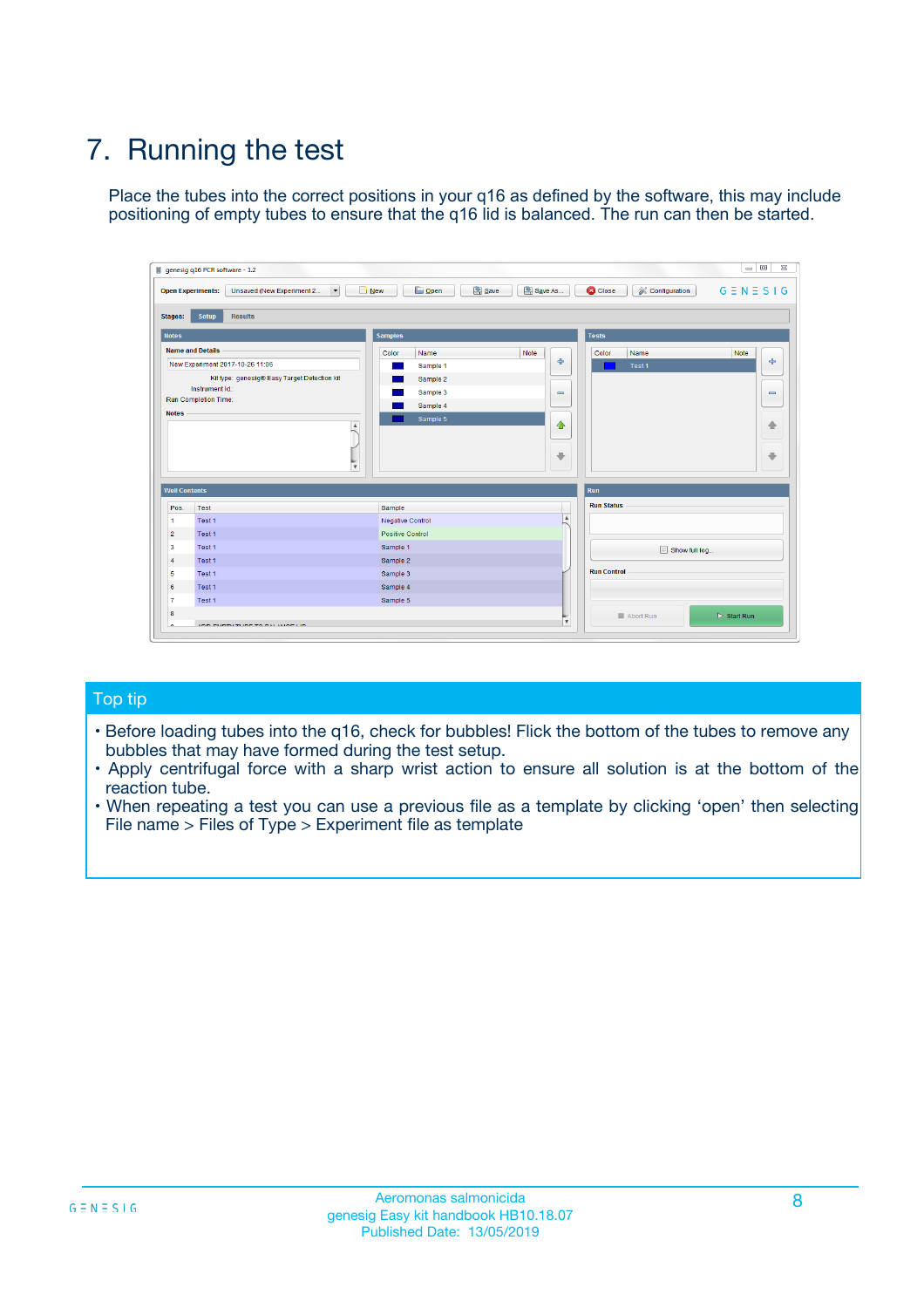### What do my results mean?

Analysis of your data is carried out automatically by the genesig q16. The following information is designed to help you fully understand a result or to troubleshoot:

### "Positive"

#### **Explanation**

Your sample has produced a positive result. Your target of interest is present and you can use the reported quantity.

"Negative"

#### **Explanation**

Your sample has produced a negative result. The target is not present in your sample.

### "Test contaminated"

#### **Explanation**

The Negative Control should be completely free of any DNA. If you see this error message it means that at some point during the setup, the Negative Control has been contaminated with DNA and has given a positive signal. This contamination has invalidated the test. The Positive Control and your test samples are both possible sources of contaminating DNA. The genesig q16 reaction tubes from previous runs will also contain very high amounts of DNA so it is important that these are carefully disposed of after the run is completed and NEVER OPENED. It may be the case that your kits have become contaminated which will lead to the same problem occurring repeatedly.

#### **Solutions**

1. Clean your working area using a commercial DNA remover solution to ensure the area is DNA free at the start of your run and re-run the test

2. If the problem persists then the kit has become contaminated and it will have to be discarded and replaced with a new kit. When you open the new kit, run a simple test to show that changing the kit has solved the problem. Prepare a test which includes only the Positive Control, the Negative Control and one 'mock sample'. For the 'mock sample' add water instead of any sample DNA. The result for the Negative Control and the mock sample should be negative indicating that contamination is no longer present.

#### **Preventive action**

An ideal lab set-up has a 'Clean area' where the test reagents are prepared and a 'sample area' where DNA samples and the Positive Control template are handled. The best workflow involves setting up all the test components (excluding the positive control template) in the clean area and then moving the tests to the sample area for sample and Positive Control addition. If this method is followed then the kit components are always kept away from possible sources of contamination. For extra security the Negative Control can be completely prepared and sealed in the clean area. All work areas should be decontaminated regularly with DNA remover.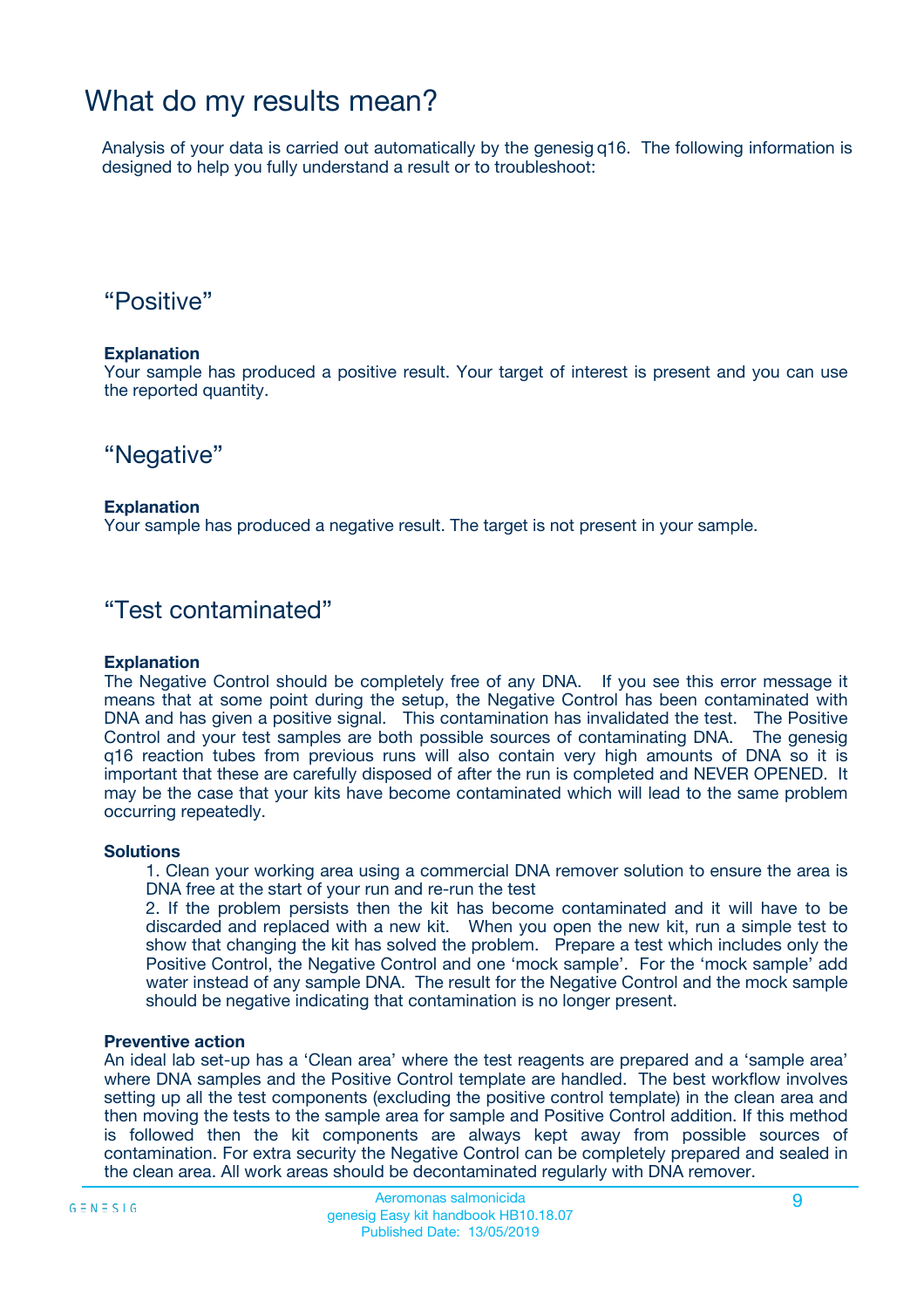### "Sample preparation failed"

#### **Explanation**

The test has failed because the quality of the sample was not high enough. The Internal Extraction Control component identifies whether the sample has been prepared correctly and is of suitable quality. This error message means that this quality control test has failed and the sample quality is not high enough for analysis.

#### **Solutions**

1. Check the sample preparation protocol for any user errors then repeat.

2. Poor quality samples can result from overloading the sample preparation protocol with too much starting material. Try reducing the amount of starting material then repeat.

3. Failing to add the Internal extraction Control DNA to your sample during the sample preparation protocol can also lead to a reported result of "sample preparation failed". Ensure that this step has not been overlooked or forgotten. If your samples are derived from an archive store or from a process separate from your genesig Easy extraction kit; you must add 5µl of Internal Extraction Control DNA into each 0.5ml of your sample to make it suitable for use on the q16.

### "Positive result, poor quality sample"

#### **Explanation**

The test is positive so if you are only interested in obtaining a 'present or absent' answer for your sample then your result is reliable. However, the test contains an Internal Extraction Control component that identifies if the sample is of high quality. This quality control test has failed and the sample is not therefore of high enough quality to accurately calculate the exact copy number of DNA present. If you require quantitative information for your sample then proceed with the solutions below.

#### **Solution**

For appropriate solutions, read the "Sample preparation failed" section of this handbook.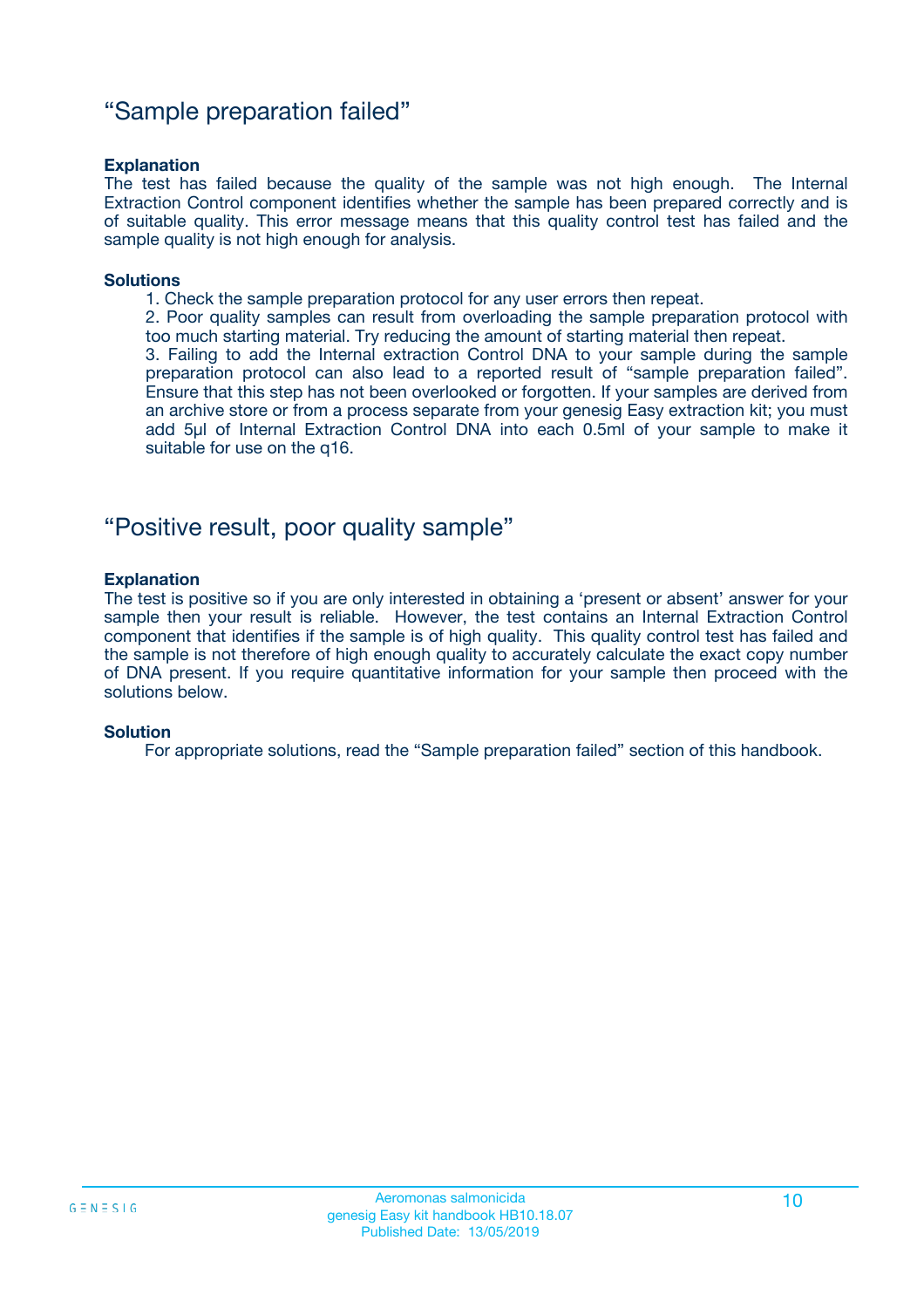### "Test failed"

#### **Explanation**

The test has failed because the Positive Control has not worked. The Positive Control is present to show that all aspects of the test are working correctly together. When this control test fails, the test as a whole is invalidated. This finding indicates that a problem has occurred in the reaction set-up part of the experiment and has nothing to do with sample preparation.

#### **Solutions**

- 1. Check the entire workflow and test set-up to look for any user errors, then repeat the test e.g. have the right colour pipettes and solutions been used with the correct tubes?
- 2. Ensure the positive and negative controls are inserted into the correct wells of your q16.

3. A component of the test may have 'gone off' due to handing errors, incorrect storage or exceeding the shelf life. When you open a new kit, run a simple test to show that changing the kit has solved the problem. Prepare a test which includes only the Positive Control, the Negative Control and one 'mock sample'. For the 'mock sample' add internal control template instead of any sample DNA. If the Positive Control works, the mock sample will now be called as a negative result.

### "Test failed and is contaminated"

#### **Explanation**

The Positive Control is indicating test failure, and the Negative Control is indicating test contamination. Please read the "Test Failed" and "Test contamination" sections of this technical support handbook for a further explanation.

#### **Solution**

For appropriate solutions, read both the "Test failed" and "Test contaminated" sections of this handbook.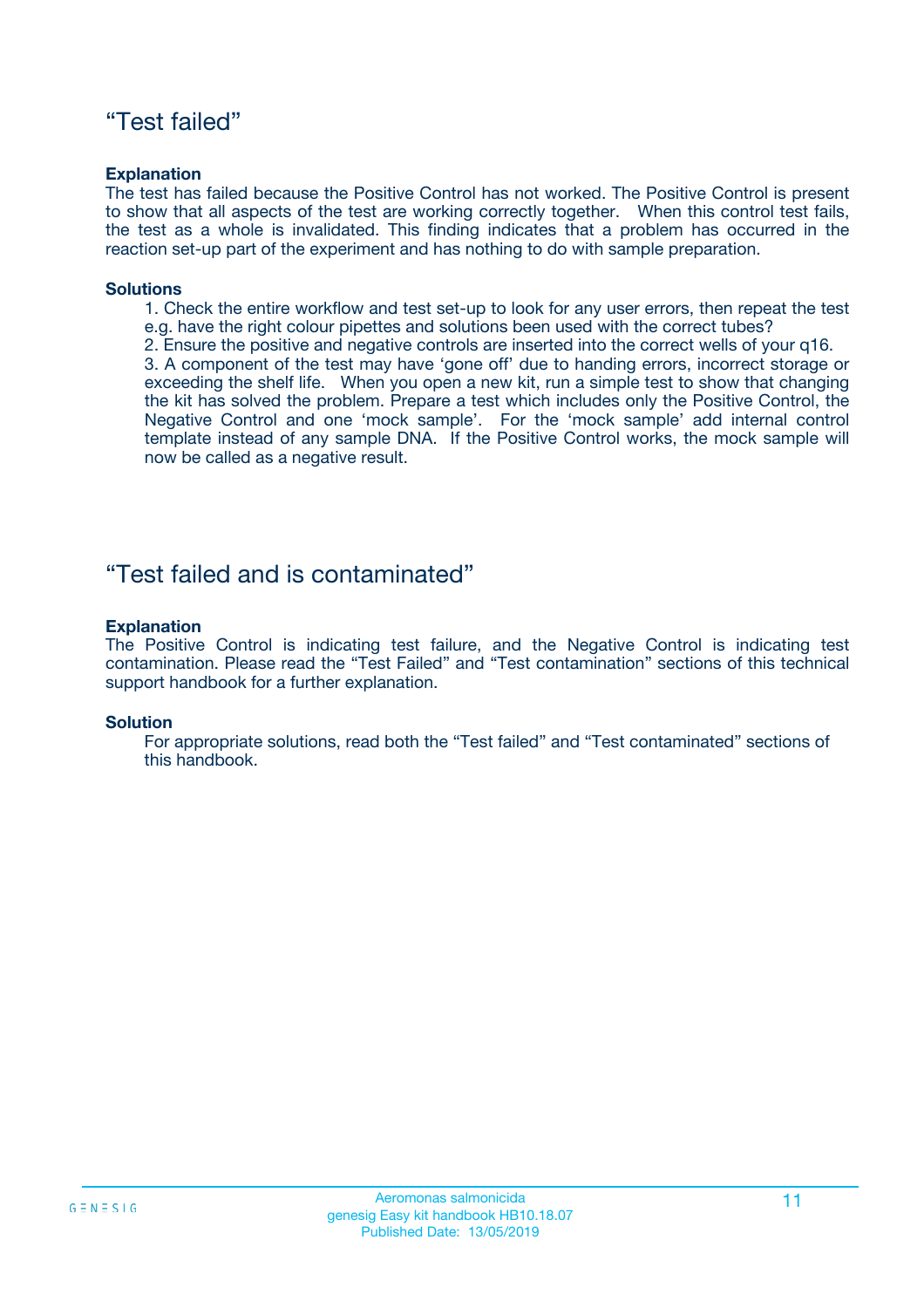### Aeromonas salmonicida

Aeromonas salmonicida is a gram-negative pathogenic bacterium that impacts both wild and cultivated fish. The bacterium is found worldwide with the exception of South America. A. salmonicida has a wide range of fish hosts including Trout, Pike, Perch and Halibut, and is especially critical to farmed Salmon. It is the causative agent of the disease furunculosis.

This disease can have devastating results in aquaculture, the high density of fish in fish farms means the disease can spread rapidly. The main route of transmission appears to be via contact with infected fish or contaminated water. Outbreaks tend to appear in spring-autumn period and mortality can be triggered by stress factors such as crowding, poor water quality and high temperatures.

The disease generally appears to develop as a septicaemia and is often fatal. Affected fish often show darkening of skin and lethargy. Haemorrhages may occur at the bases of fins and internally at the abdominal walls, heart and liver. Chronic infections can lead to internal damage such as inflammation of the lower intestine and spleen. In acute outbreaks fish may die rapidly with few signs, juvenile, spawning and immunocompromised fish are at the highest risk.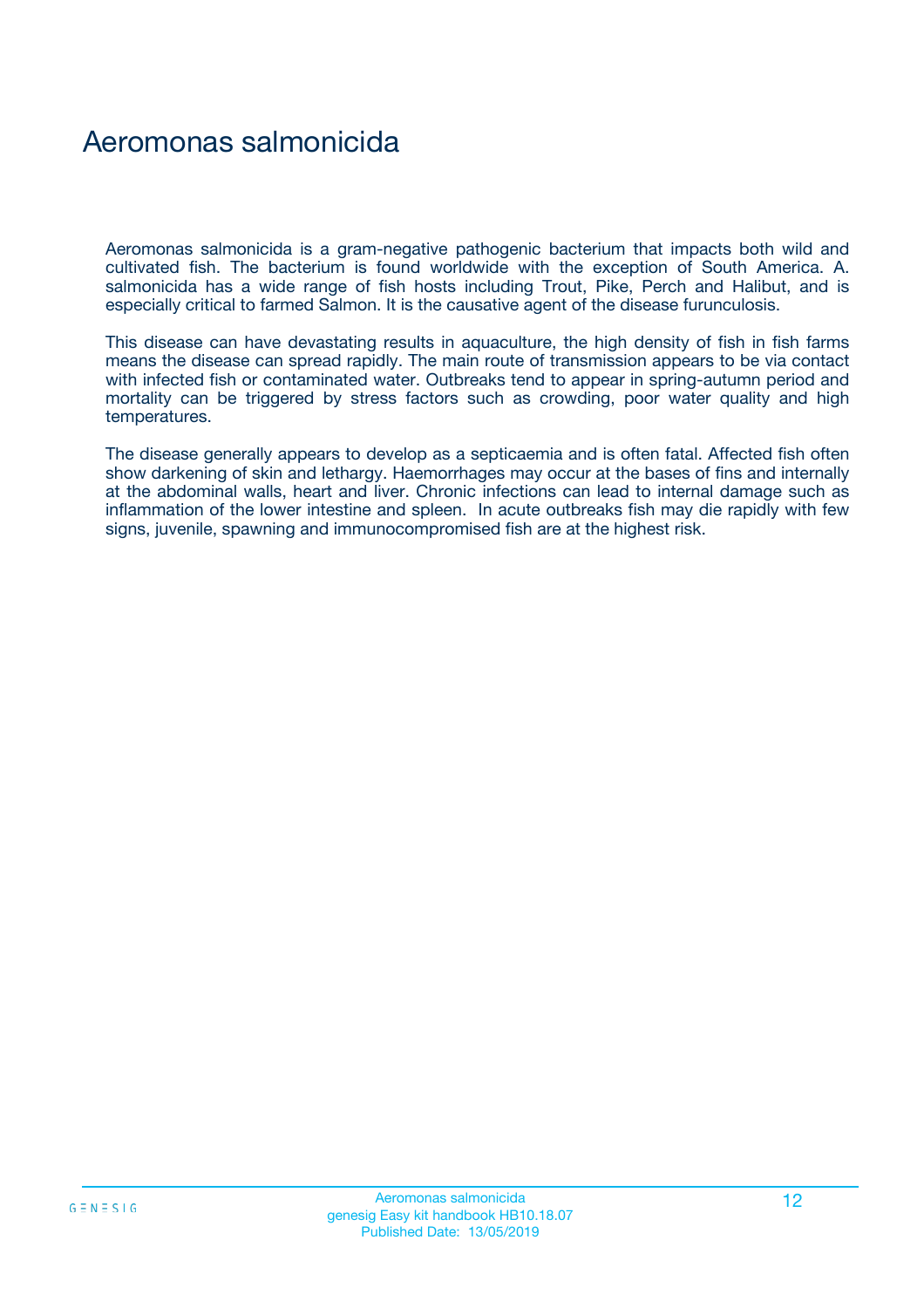## **Specificity**

The Primerdesign genesig Kit for Aeromonas salmonicida (A.salmonicida) genomes is designed for the in vitro quantification of A.salmonicida genomes. The kit is designed to have a broad detection profile. Specifically, the primers represent 100% homology with over 95% of the NCBI database reference sequences available at the time of design.

The dynamics of genetic variation means that new sequence information may become available after the initial design. Primerdesign periodically reviews the detection profiles of our kits and when required releases new versions.

If you require further information, or have a specific question about the detection profile of this kit then please send an e.mail to enquiry@primerdesign.co.uk and our bioinformatics team will answer your question.